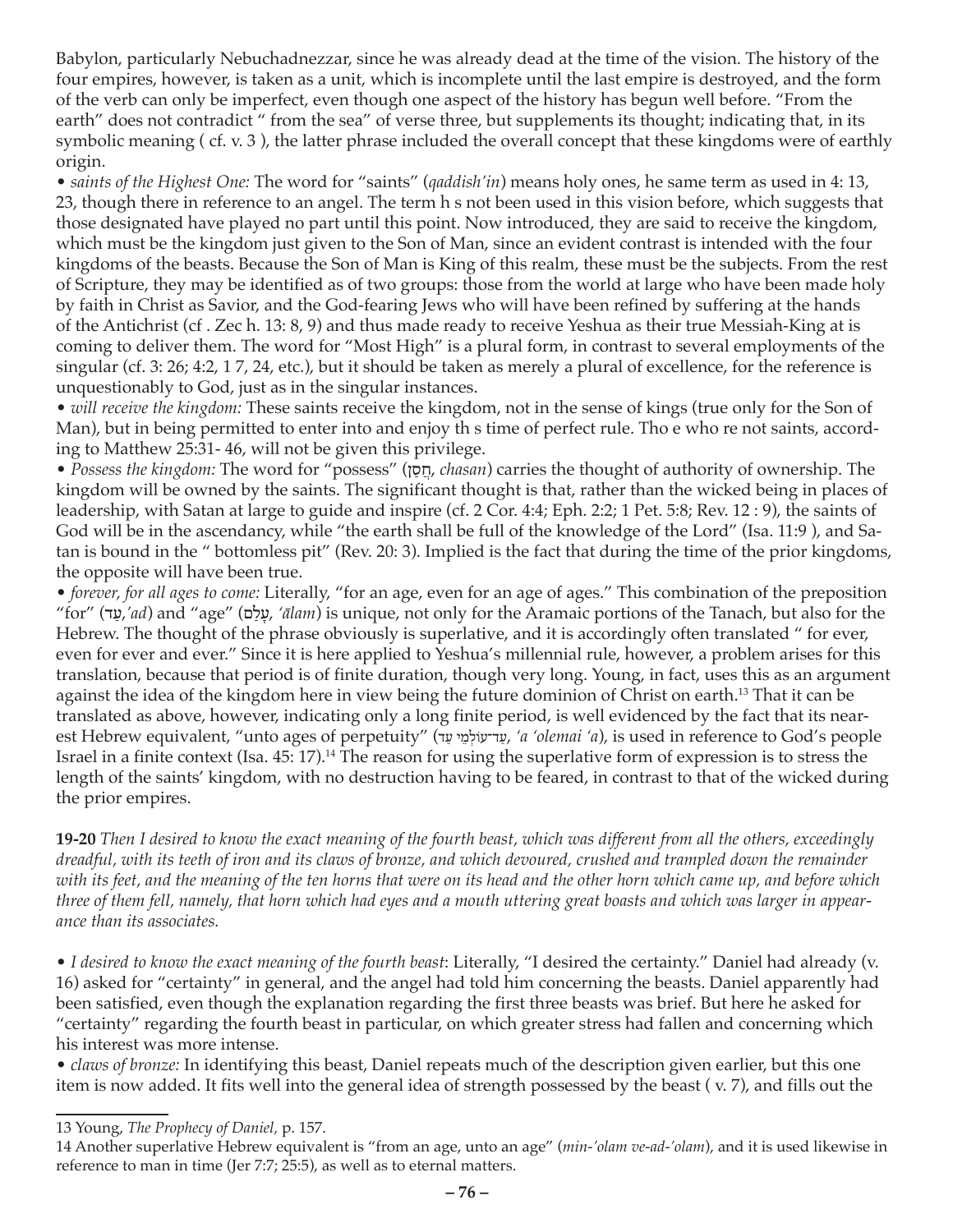overall idea of the beast stamping the residue.

*• Concerning the ten horns… and the other one:* Daniel asked in particular also in respect to the horns and the little horn that came up later.

*• horn which … was larger in appearance than its associates.* The phrase for "larger than" is the adjective "great" (ב ַר, *rav*) followed by the preposition ן ִמ) *min*) to express the comparative degree. The meaning is that the "other" or "little" horn looked greater or sturdier than the earlier horns. Though this horn appeared later and was smaller at first, it did not remain inferior in size, but became even more imposing than the other horns. The last king of the restored Roman empire, the Antichrist, will become the leading king of that time, having displaced three kings and gaining leadership thereby over the rest.

**21–22** *I kept looking, and that horn was waging war with the saints and overpowering them until the Ancient of Days came and judgment was passed in favor of the saints of the Highest One, and the time arrived when the saints took possession of the kingdom.*

• *I kept looking:* This is the tenth use of the expression. This time, however, it carries a backward reference to that point in the vision when the little horn still ruled (v. 8), prior to his destruction ( v. 11). A paraphrase would be: "As I was looking at the little horn in his time of power, I saw him make war with the saints and prevail over them."

• *waging war with the saints:* For some reason this detail was omitted earlier in the account when the little horn was first introduced ( v. 8). There his appearance was set forth, but without indicating much as to his activity. Now the indication is that he makes war with the saints, said as well of the "beast" in Revelation 13:7, which also represents the Antichrist. The thought is that saints will be opposed by this person so symbolized, and will be made to suffer. Since the Antichrist will oppose especially the Jews in Palestine during the latter half of the Tribulation (Dan. 9: 26, 27; Rev. 12:1-6, 13-17), the primary reference must be to them, but because of the kind of person he will be, all saints of God clearly will experience this opposition to some degree. While the Antichrist rules, life will not be easy for those who love God.

• *and overpowering them:* The word for "overpowering" (יָכָל, *yācal*) carries the basic idea of "capability." The thought is that the little horn will be able to make good in his war with the saints. In respect to the Jews during the Tribulation, he will be able to do away with two-thirds of their number (Zech. 13 : 8, 9) and to cause Jerusalem to fall to his army (Zech. 14:1, 2). In respect to Gentiles, he will be able to kill many of them also (Rev. 13:7-10) and cause economic hardship (Rev. 13:16, 17).

• *until the Ancient of Days came:* The little horn had his way and continued to prevail over saints until the appearance of the Ancient of Days, God the Father.

• *Judgment was given:* As indicated in verses ten to twelve, the Ancient of Days, when He came, pronounced and executed the sentence of death upon the little horn. Judgment was meted out in behalf of those persecuted. The little horn will be assigned to the Lake of Fire (Rev. 19:20).

• *Saints possessed the kingdom:* In contrast to the horrible end of the Antichrist, the saints will be ushered into the glorious kingdom age ( cf. v. 18).

**23–24** *Thus he said: 'The fourth beast will be a fourth kingdom on the earth, which will be different from all the other kingdoms and will devour the whole earth and tread it down and crush it. As for the ten horns, out of this kingdom ten kings will arise; and another will arise after them, and he will be different from the previous ones and will subdue three kings.*

• *Thus he said:* The angel spoke again. Daniel's question continued through four verses (19-22) and the angel here gave answer. Only Daniel and this one angel were active in this part of the vision.

• *Will be a fourth kingdom:* As has been noted, the ideas of "king" and "kingdom" are used interchangeably in the vision. Here " kingdom" is used, whereas "king" was in verse seventeen, in regard to what was symbolized by the beasts. "Kingdom" is the more appropriate term for the fourth kingdom, because Rome did not have any one outstanding ruler, such as Nebuchadnezzar had been for Babylonia. As has been noted, this fourth kingdom was unique in having two periods of existence : the one of early history, and the one of future time. It is well at this point, in view of coming discussion, to show reasons for identifying this kingdom, whether as to its first or second aspects, with that symbolized by the beasts of Revelation 13:1-10 and 17:1-18. First, that the two beasts of Revelation 13 and 17 are the same is argued by the facts that: (a) they both have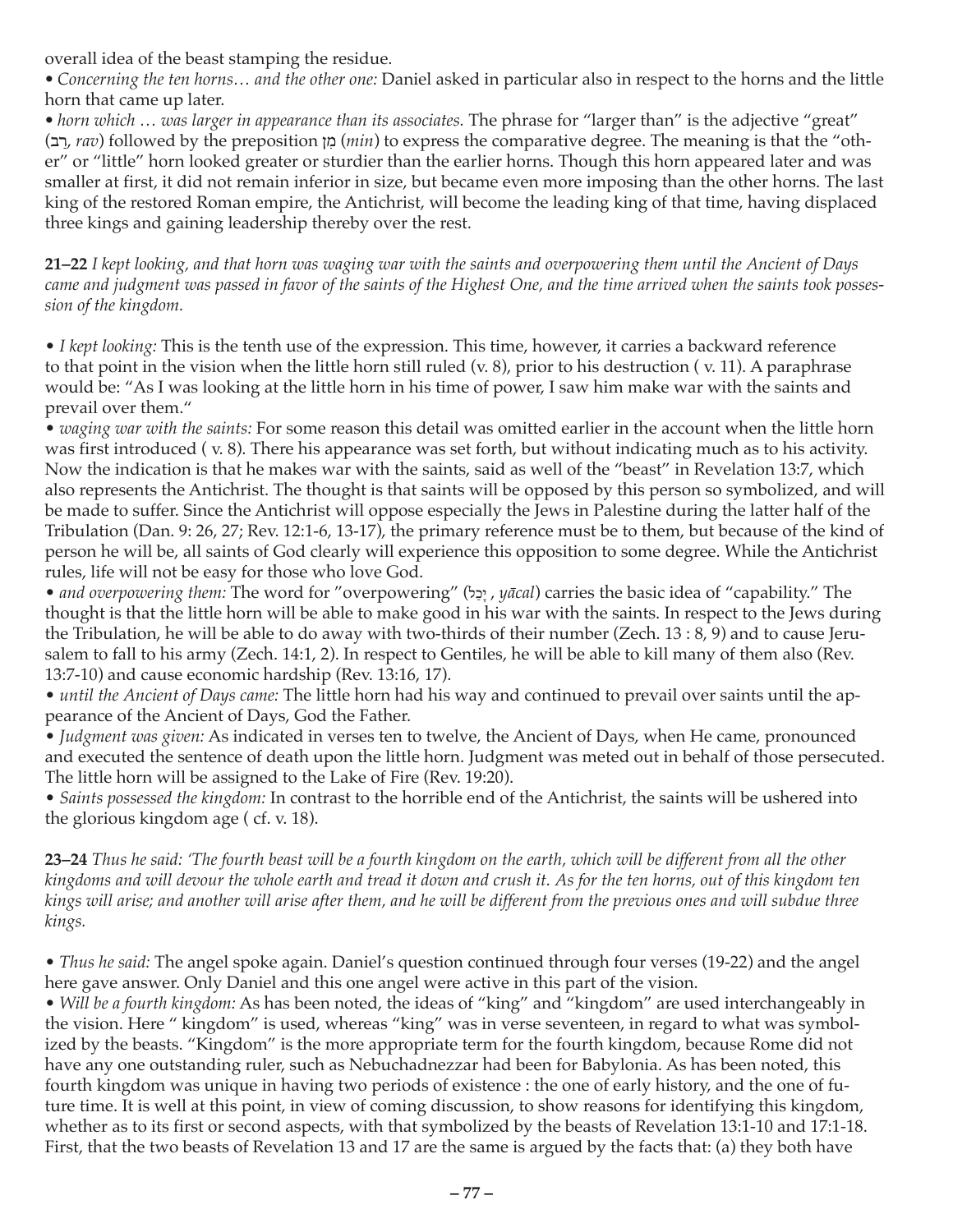seven heads and ten horns (13: 1; 17: 3); (b) they both are violently opposed to God (13:1, 6; 17:14); and ( c) they both effect persecution on God's saints (13 : 7; 17: 6). Second, that the kingdom represented in Daniel 7 is the same as the kingdom represented by the beasts of either Revelation 13 or 17 is argued by: (a) that the symbolism of the lion, bear, and leopard is repeated in the beast of Revelation 13 (v. 2), as though this beast, like the fourth of Daniel 7, recapitulated, in some real sense, the Babylonian, Medo-Persian, and Greek empires; (b) that all three are opposed to God, blaspheming His name ( Dan. 7:25; Rev. 13 : 1, 6; 17:3); (c) that all three beasts have ten horns; (d) that both the beast of Revelation 13 (vv. 5, 6) and Daniel 7 (vv. 7, 25) speak great things against God; (e) that all three wear out the saint s (Dan. 7:25; Rev. 13:7; 17:6); and (f) that both the beast of Revelation 13 (v. 5) and of Daniel 7 (v. 25) maintain great power for three and one-half years. Because these three beasts all symbolize the same person, inter-reference can be made among them in the following discussions. • *Devour the whole earth:* The fourth beast was said in its earlier description to devour (v. 7), but now the extent of this activity is added: "the whole earth." In the time of the first phase of Rome, this was fulfilled in that the significant, culturally-advanced portion of the earth did come under its control, but it will be fulfilled in greater degree in future Rome in that indeed all the world will, in some sense,<sup>15</sup> come under its domination (Rev. 13: 8).

• *Out of this kingdom ten kings shall arise:* Now the direct symbolism of the horns is made . They represent ten kings of this Roman kingdom. Since they all grow at the same time, with the little horn emerging from among them, it must be that these kings all rule at the same time and while the Roman empire still exists. This is indicated also by the ten kings of Revelation 17 ( v. 12), who rule for one hour with the beast. Since no period from early Rome reveals this to have occurred, it must be that the empire will be restored (cf. v. 7). Young<sup>16</sup> argues against this idea of a restored empire, stating that it is not true to the symbolism of the vision. He says that to symbolize this, the beast should die and be revived, whereas in actual fact the horns grow from the beast's head while he is still alive, not having died. In response, three matters may be noted. First, Young's explanation does not fit the symbolism either. As a matter of fact, no explanation fits in every respect, for the reason that symbolic illustrations normally do not intend to represent all details of the greater truth being symbolized. Young believes that the horns represent countries which develop after the demise of the Roman empire, but the symbolism shows the horns growing from the beast's head while it is still a live, with the beast being finally judged and killed only after the little horn has had his day. Second, though Young's contention that this beast does not experience a restoration himself is correct, the parallel beast of Revelation 17 does, verse eight including the words "the beast that was, and is not, and yet is" (given twice, in fact). The same thought seems to be implied regarding the beast of Revelation 13, for there one of the beast's heads is "wounded to death" and then healed (v. 2 ). Third, this restoration idea is involved also in the remaining three visions of Daniel, as will appear (cf. especially 8: 23; 9 :26, 27; 11 : 36), and, consequently, it should not be thought strange if it is implied in this first one. It was implied as well in Nebuchadnezzar's dream of the image; cf. discussion under 2:42. • *Another shall arise ... and shall be different:* Reference is to the little horn, with the notation that he "shall be different from the former" horns. This difference consists in matters now to be cited, the first of which is included in this verse; namely, that he shall put down three kings on coming to power (cf. v. 8 ) .

**25** *He will speak out against the Most High and wear down the saints of the Highest One, and he will intend to make alterations in times and in law; and they will be given into his hand for a time, times, and half a time.*

*• Against the Most High:* The little horn's differences continue. The word for "against" is literally "at the side of" מלל), *mālal*), indicating that the little horn will seek to raise himself as high as God and make pronouncements accordingly, which implies making them contrary to what God would make (cf. 11 :36, 37; 2 Thess. 2:4) . The thought is an enlargement of the closing element of verse seven.

• *Wear out the saints:* The word for "wear out" (א ָל ְבּ, *belā'*) means literally just that, being used in its corresponding Hebrew form in reference to the wearing out of garments (Deut. 8:4) , sacks, wine skins, and sandals (Josh. 9:4, 5). To wear out saints means to harass them continually so that life becomes a wretched existence. Injustice, seizure of property, and outright physical persecution could well be some specific measures in view. These saints are the same as those of verses eighteen and twenty two.

• *Change times and law*: With no indication to the contrary, it is logical to take the words for "times" (זְמָנָי

<sup>15</sup> The degree of the Antichrist's authority that will be attained throughout the world is not clear. This authority, whatever its degree, will only be achieved after his victories set forth in Dan. 11:40–45. 16 YPD, pp. 148–50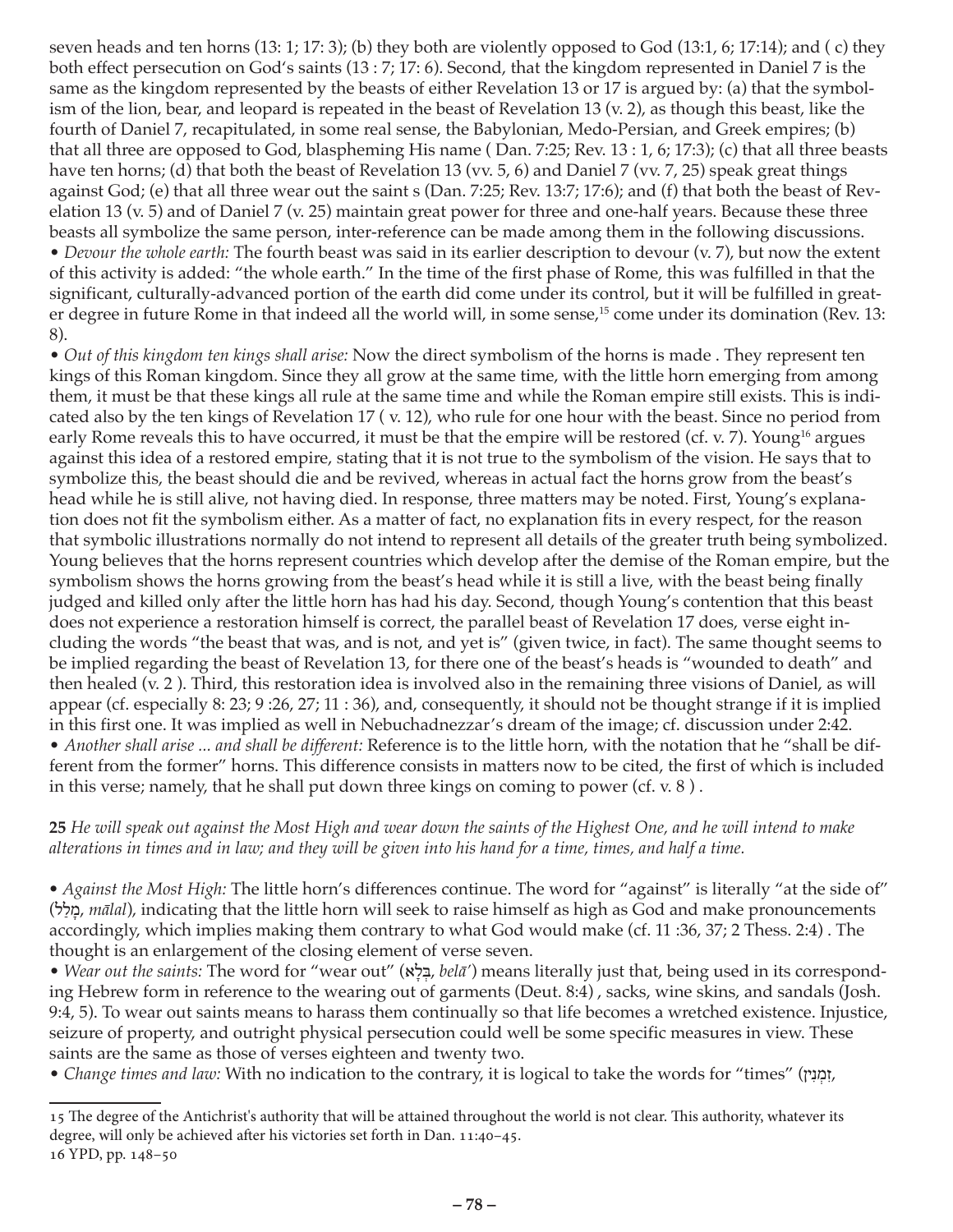*zimnin*) and "law" (ת *dāt*) in a general sense, referring to God's laws of the universe, both moral and natural (Gen. 1:14; 17:21; 18:14). A desire to interfere with and change these laws will be one way in which the Antichrist will seek to oppose God. As an illustration of the type of change that might be tried, Leupold points to attempts made, during the time of the French Revolution, to establish a ten-day work week in place of God's seven-day week.17 Note, however, that the Antichrist will only "intend" (root, ר ַבּ ְס, *sebar*) to make this change, indicating that he will not succeed, any more than the men mentioned by Leupold did. It should be added, however, that he will be able, through his helper, the False Prophet (Rev. 13:11-15; 19:20), to perform many other remarkable feats, which will be enough to convince people of his alleged divinity (2Thess. 2:9-11; Rev. 13:15). The view that these "times" and "law" refer specifically to the Mosaic Law and special time-designations therein must be rejected. That view is normally based on the erroneous assumption that the little horn is to be identified with Antiochus Epiphanes (making the fourth beast to be the Syrian division of Alexander's empire; cf. discussion under verse seven), who did seek to change Mosaic regulations (cf. 8:9-12). [But it is quite possible that Antiochus Epiphanes is seen as a "foreshadow" of the Anti-Messiah.]

• *They shall be given into his hand for a time, ti mes, and half a time*: The antecedent of "they" is best taken to be the saints of the Most High, who, then, will be given into this wicked king's hand for a period called "time, times, and half a time." The duration of this period is much disputed; but several reasons favor the idea of three and one-half years. First, the placing of a singular (time), a plural ( times ) , and a half (half a time) together makes sense only if these refer to a total of three and one-half of some unit of time (day, week, month, year), a conclusion to which most expositors agree. Second, that this unit of time must be a year follows from a comparison with parallel passages, of which there are several. **(1)** It has been seen that seven "times" in 4:16 (cf. 4: 23, 25) means seven years, and the word for "year" there is the same as here. **(2)** The Hebrew equivalent of the same phrase, " time , times, and half a time ," is used in 12:7 and is best taken to be approximately equal to the 1,290 days of 12:11 and the 1,335 days of 12: 12, both of which are just over three and one-half years. **(3)** The beast of Revelation 13:1-10 , which is correctly identified with this fourth beast of Daniel's vision (cf. discussion at v. 23), and particularly with the "little horn" phase of its dominion, is said definitely to have maintained great power for forty-two months (v. 5), which is the same as three and one-half years. **(4)** The same phrase, " time, and times, and half a time," is used in Revelation 12:14, relative to the "woman" (best understood to symbolize Israel) who was persecuted by the "dragon" (best taken as Satan working through the Antichrist); and the duration of time signified is identified in the chapter (v. 6) as 1,260 days, which again is three and one-half years. **(5)** The rationale for a period of this length may be taken from Daniel 9: 26, 27 (which see), where the Antichrist breaks covenant with Israel at the midpoint of a week of years, which means at the three-and-one-half-year mark, after which he brings severe persecution on the nation for the last half of the week, a period of three and one-half years, called in Matthew 24: 21 the Great Tribulation. In summary, the picture of this final ruling king of Rome is as follows: he is a boastful person, who tries to act like God, making himself equal to God as he utters blasphemous words and tries to change God's laws of the universe; he works severe hardship on God's people (especially Jews in Israel, particularly after breaking covenant with them) for a continuing time of three and one-half years, the last half of the Tribulation period.

**26–27** *But the court will sit for judgment, and his dominion will be taken away, annihilated and destroyed forever. 'Then the sovereignty, the dominion and the greatness of all the kingdoms under the whole heaven will be given to the people of the saints of the Highest One; His kingdom will be an everlasting kingdom, and all the dominions will serve and obey Him.'*

• *The court will sit:* This is the same expression as in verse ten, which suggests that the same occasion is in view. The Ancient of Days is Judge, and will be ready to pronounce sentence on the little horn. This means that the "time, times, and half a time" will be finished when the little horn has had his day of power. The Tribulation period thus will have ended and appropriate judgments will be necessary before the glorious millennial age is entered (cf. vv. 9-11 ).

• *His dominion:* The antecedent of "his" is the little horn, the subject of verses twenty-four and twenty-five. When the subject of judgment was treated in verse eleven above, the beast was in view, though particularly at the time when the little horn existed. Here, however, the little horn is in view for himself. In his time, the whole beast will be judged, which means that Rome will no longer head an empire, but the little horn will be judged in a special sense. He will lose his dominion and be cast alive into the Lake of Fire (Rev. 19:20). This is signifi-

<sup>17</sup> LED, pp. 324, 25.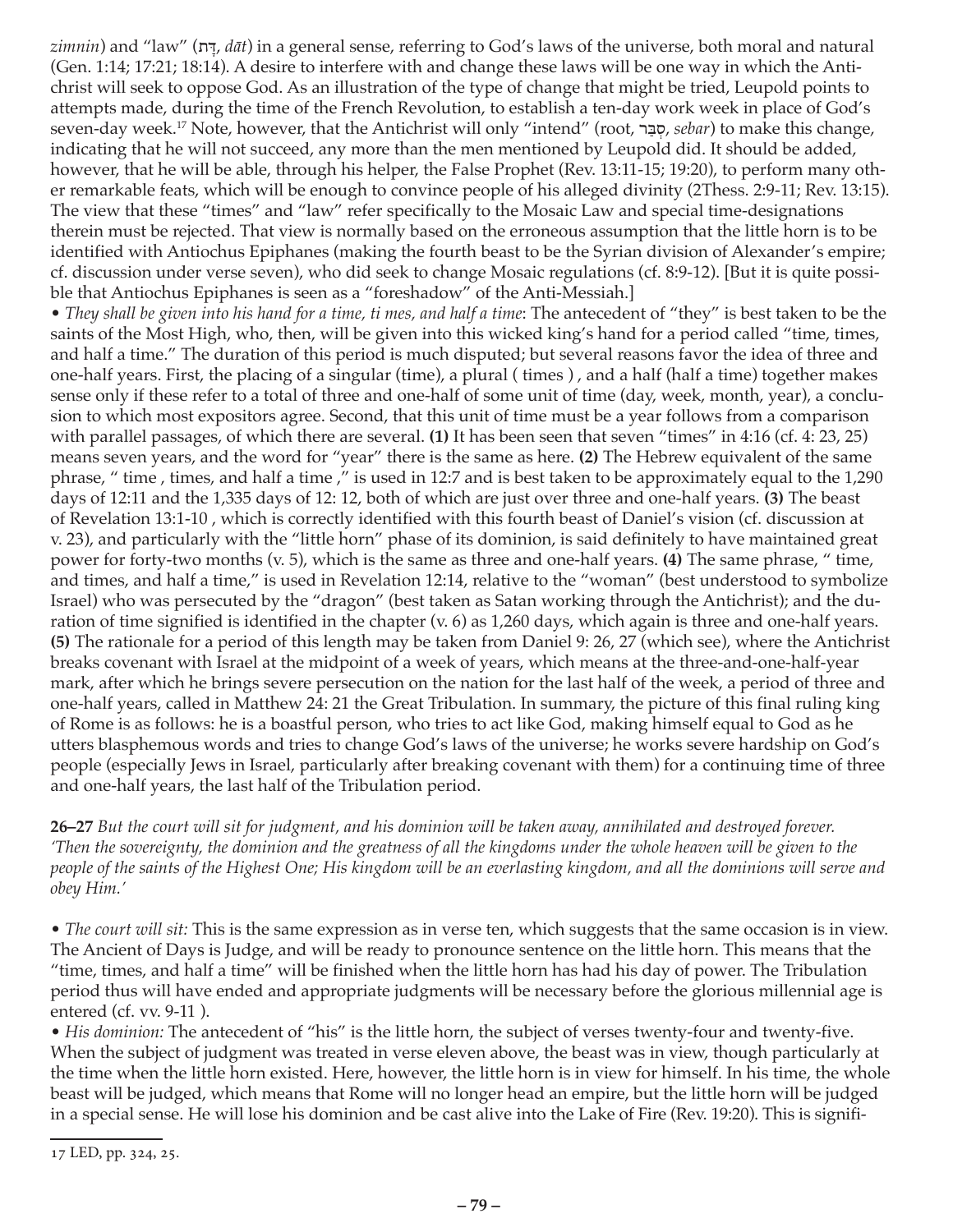cant especially because the Antichrist will have been Satan's substitute king-substitute for God's King, Messiah, who is destined to be the true world Ruler. The false will be displaced so that the True can be installed. • *innihilated and destroyed forever:* [literally: *To destroy and to consume it*] – Because nothing exists in the Aramaic text corresponding to "it," the antecedent of which is "dominion," "dominion" may be thought of either as subject or object of the two infinitives used. If taken as subject, the thought is that the little horn's dominion "to destroy and to consume" will be taken away; which is a suitable idea. Most expositors favor taking it as object, however , and probably correctly, since the thought then fits the idea of the extent of judgment meted out at this time. That is, not only will the little horn's dominion be taken from him, but the dominion itself will be destroyed and consumed, and that forever, so that no other ruler will ever be able to assume it after the little horn. In other words, the Roman empire as such will fully cease to exist when the little horn is judged. The two words "destroy" (שִׁמַּד, shemad) and "consume" (אֵבָר, 'avad, used here in the aphel, meaning "cause to perish") are close in meaning. They may carry a secondary reference to the end of the little horn himself, just noted. • *Sovereignty… dominion… greatness of all the kingdoms hunder the whole heavens:* These three expressions identify the nature and vastness of the rule now established by Messiah in place of the one destroyed. The first two expressions make the identification proper, namely, that the new rule will be a kingdom wielding dominion; and the third indicates the vastness of power exercised, saying that it will be "great," will be composed of "kingdoms" (plural), and will extend "under the whole heaven." The plural form used in reference to kingdoms may be only a plural of importance (often called *the plural of majesty*), or it may be an indication that there will be divisions in the overall kingdom. The phrase "under the whole heaven" shows that it will be world-wide in scope. Arguments were set forth in the discussion under 2:44 that the kingdom thus established, following the overthrow of Rome, will indeed be Messiah's earthly, millennial rule, rather than a spiritual kingdom established at His first coming. To those arguments now others may be added. First, in this vision, as in Nebuchadnezzar's dream of chapter two, it is only after the emergence of the ten-horn kings, and even of the little horn, that any mention of Messiah's contrasting kingdom is made, giving the suggestion that it will not come to existence until after their time. This requires a time well after Messiah's first appearance, even if the idea of the restoration of Rome is rejected, for Rome continued for some centuries after Messiah's first coming. Second, it is only after the destruction of the little horn, the Antichrist, that Messiah's kingdom is mentioned; and it is commonly accepted, even by those who identify this kingdom with Christ's spiritual rule, that the Antichrist is still future.18 Third, verses thirteen, fourteen, and twenty-seven speak clearly of the inauguration of the kingdom of Messiah (not its close, as Keil argues<sup>19</sup>) and the verses show that this kingdom will be a glorious rule in which all peoples will serve Messiah—something not yet true today, so far as His spiritual rule is concerned, but which will be true when He comes to set up His earthly reign after the demise of the Antichrist ( Ezek. 37: 23).

*• Will be given to the ... saints:* This is the same thought as in verse eighteen (which see). The phrase "will be given" is more explicit as to how the kingdom will be "received" (as indicated in v. 18) by the saints. The One who gives it, of course, is the Ancient of Days, God the Father.

*• His kingdom will be an everlasting kingdom:* The antecedent of "His" is disputed, whether the "people of the saints" or the "Most High" Himself; but the former is more in keeping with the context , especially verse eighteen, where the saints are said to "possess the kingdom for an age" — an idea in parallel with "everlasting kingdom" (מַלְכוּת עַלָם, malkut 'olam) here.

• *All dominions will serve and obey Him:* The antecedent of "Him" must be the same as of "His" in the previous clause. The thought is that during the millennial reign of Christ, saints, whether believing Jews returned to Palestine or saved people in the world at large, will be the leading people. The wicked will not lead, as they did during the reign of the four beasts and as they will especially at the time of the little horn. In view of other Scripture, the following may be said more explicitly. In respect to the born again Jews returned to Palestine, are those who have accepted their Messiah-King by this time (when Messiah will have just delivered them from the Antichrist's armies [Zech . 14: 2-4; Rev. 19 : 11-21]) and will then, with Him as King, assume the role of the leading nation of the world (Deut. 28: 1-14; Isa . 65: 17-25) so that all other nations will literally render due respect and honor to them. In respect to saved people in the world at large, the thought is that they will be given positions of influence throughout the world, and have literal service and obedience rendered to them (2 Tim. 2:12; Rev. 5:10; 20:6). A further reason for rejecting the idea of this kingdom being Messiah's spiritual rule may be noted at this point. Certainly in the age now existent one does not see the dominions of the world

<sup>18</sup> For instance, Young, YPD, p. 163.

<sup>19</sup> KDC on Daniel, pp. 269-73.